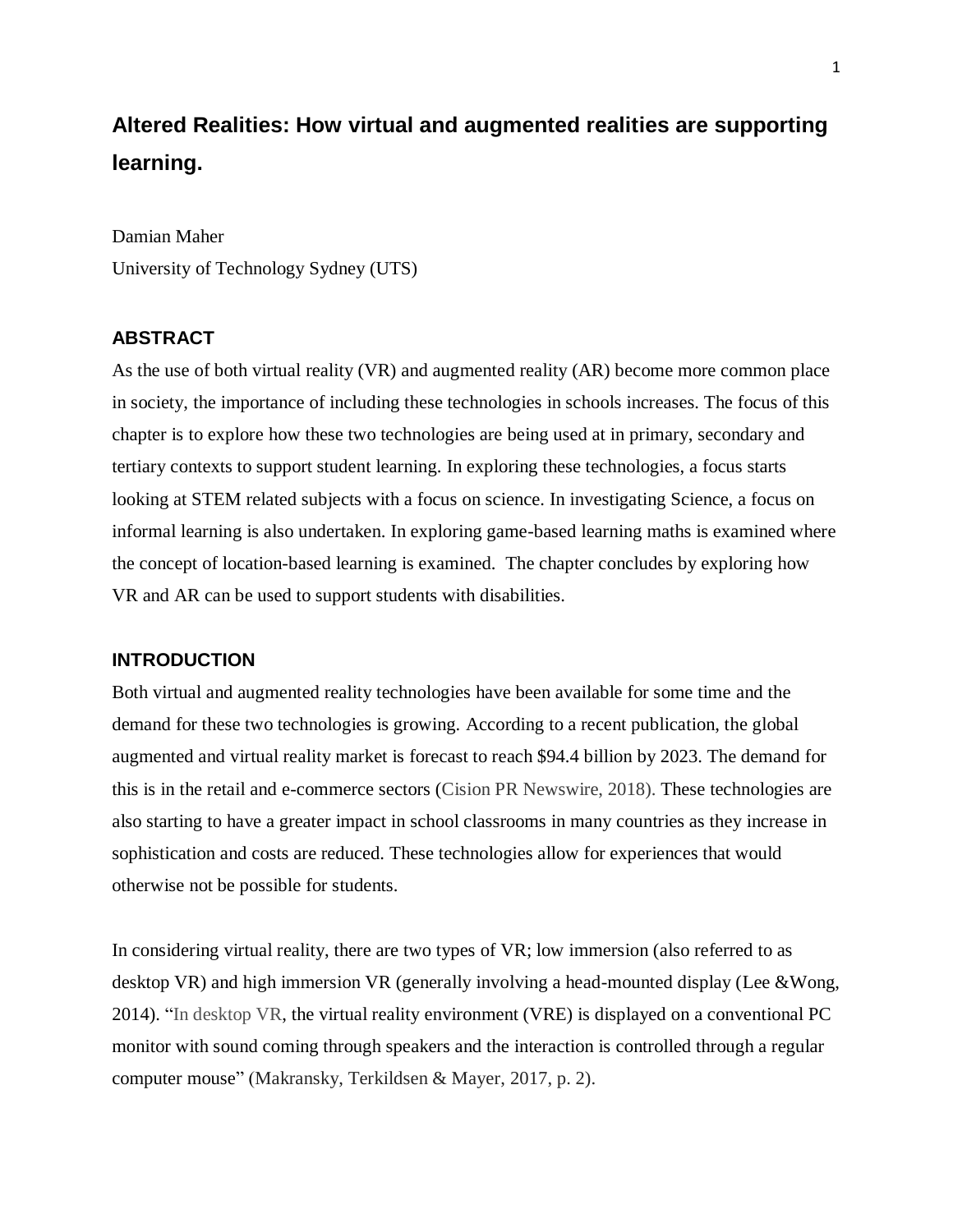The technologies that currently support high immersion virtual reality include high end virtual goggles which are Oculus Rift and HTC Vive. These technologies require a powerful computer to run them which not all schools possess. Both of these systems have the headset tethered to the computer. Oculus Go has recently being introduced which does not require it to be tethered to a computer.

At the next level down are the PlayStation and Samsung. The PlayStation is tethered whilst the Samsung is not, but it requires a Smartphone. At the bottom end is Google cardboard, which also requires a Smartphone. Plastic headsets can also be purchased in which smart phones running AR apps can be inserted. At the top end of sophistication are virtual reality rooms. One such room is the data arena, which is located at the University of Technology Sydney (UTS). This is a room offering a 360 degree experience mediated by goggles which holds 15 users at one time.

Azuma defines AR as a system or visualization technique that has three characteristic: "1) Combines real and virtual 2) Interactive in real time 3) Registered in 3D" (1997, p. 2). Augmented reality has been used in different media and systems for decades, e.g. head-up displays in fighter planes, scoreboards in sportscasts (Seppälä et al., 2016). It is now being used to support educational practices. In fact, it has been asserted that education is one of the most promising application areas for AR [\(Wu, Lee, Chang, & Liang, 2013\)](https://www-sciencedirect-com.ezproxy.lib.uts.edu.au/science/article/pii/S036013151400164X#bib28). Augmented reality, using a device's camera to overlay information on the real world, can be experienced via a mobile device such as a smart phone or tablet, usually through an app. There are also headsets or glasses that can be worn that will overlay this information. AR allows virtual information to be superimposed onto physical objects and environments [\(Chung et](https://www-sciencedirect-com.ezproxy.lib.uts.edu.au/science/article/pii/S0261517718300475#bib20) al., 2015). AR can either bring real-world objects into a virtual environment or bring virtual objects into reality [\(Milgram &](https://www-sciencedirect-com.ezproxy.lib.uts.edu.au/science/article/pii/S0261517718300475#bib69)  [Kishino, 1994\)](https://www-sciencedirect-com.ezproxy.lib.uts.edu.au/science/article/pii/S0261517718300475#bib69). Additionally, research evidence suggests that AR can increase student motivation in the learning process (Bujak et al., [2013\)](https://link-springer-com.ezproxy.lib.uts.edu.au/article/10.1007/s10055-018-0347-2#CR10).

The popularity of Pokémon Go successfully introduced AR to a mass audience (Wingfield  $&$ Isaac, 2016) demonstrating how it can be used for entertainment purposes. There are many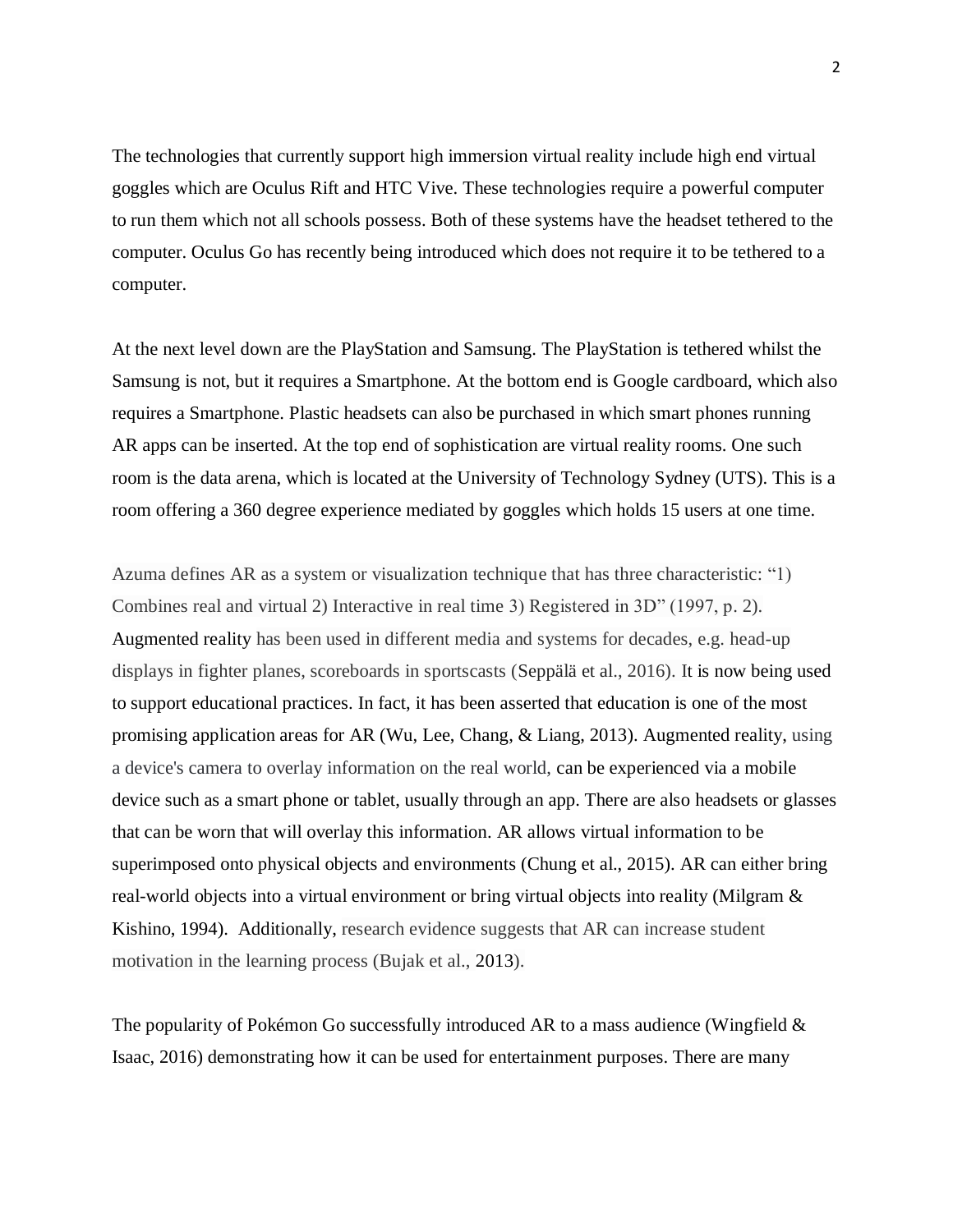important ways it, and other AR apps can also support educational outcomes, some of which are explored in this chapter.

The area of Science, Technology, Engineering and Maths (STEM) is now a major focus of politicians and economists where it is recognised that professionals will be needed for worldwide innovation and global economics (Eisenhart, Weis, Allen, Cipollone & Stich, 2015). In response to this recognition, many school systems are now turning to both virtual and augmented reality to support learning in this area. A focus of the chapter will be to explore how VR and AR are being used to support STEM-based learning subjects which includes examining how AR is being used to support informal learning.

The use of games in AR and VR to support learning is an area that is increasing in schools. Using games provides real-world relevance where abstract scientific concepts can be connected with the real world (Laine, Nygren, Dirin & Suk, 2016). This can be done by situating learning processes in real-world contexts, and by bridging the virtual content and the real world with augmented and virtual reality. The different types of games used in an AR environment with a focus on location-based learning are investigated in this chapter.

Another area that is outlined in this chapter is the use of VR/AR to support students with disabilities. There are a wide range of disabilities that impact on school age students including physical as well as cognitive disabilities. The use of VR and AR provides opportunities for students to engage in meaningful learning using tools from fully immersive systems to smart glasses. It has been demonstrated that the use of VR and AR can have a positive effect on the outcomes for students with disabilities (Lorenzo, Lledó, Pomares & Roig, 2016). This chapter explores the types of VR/AR experiences available to support student with disabilities and how these support social communication, cognition, and motivation.

## **SUBJECT-SUPPORTED REALITIES**

The STEM focus covers Science, Technology, Engineering and Mathematics. In using this term, the subjects can be considered individually. The term also covers the concept where all subjects are taught together in an integrated curriculum (Thibaut et al, 2018). For this chapter, the focus is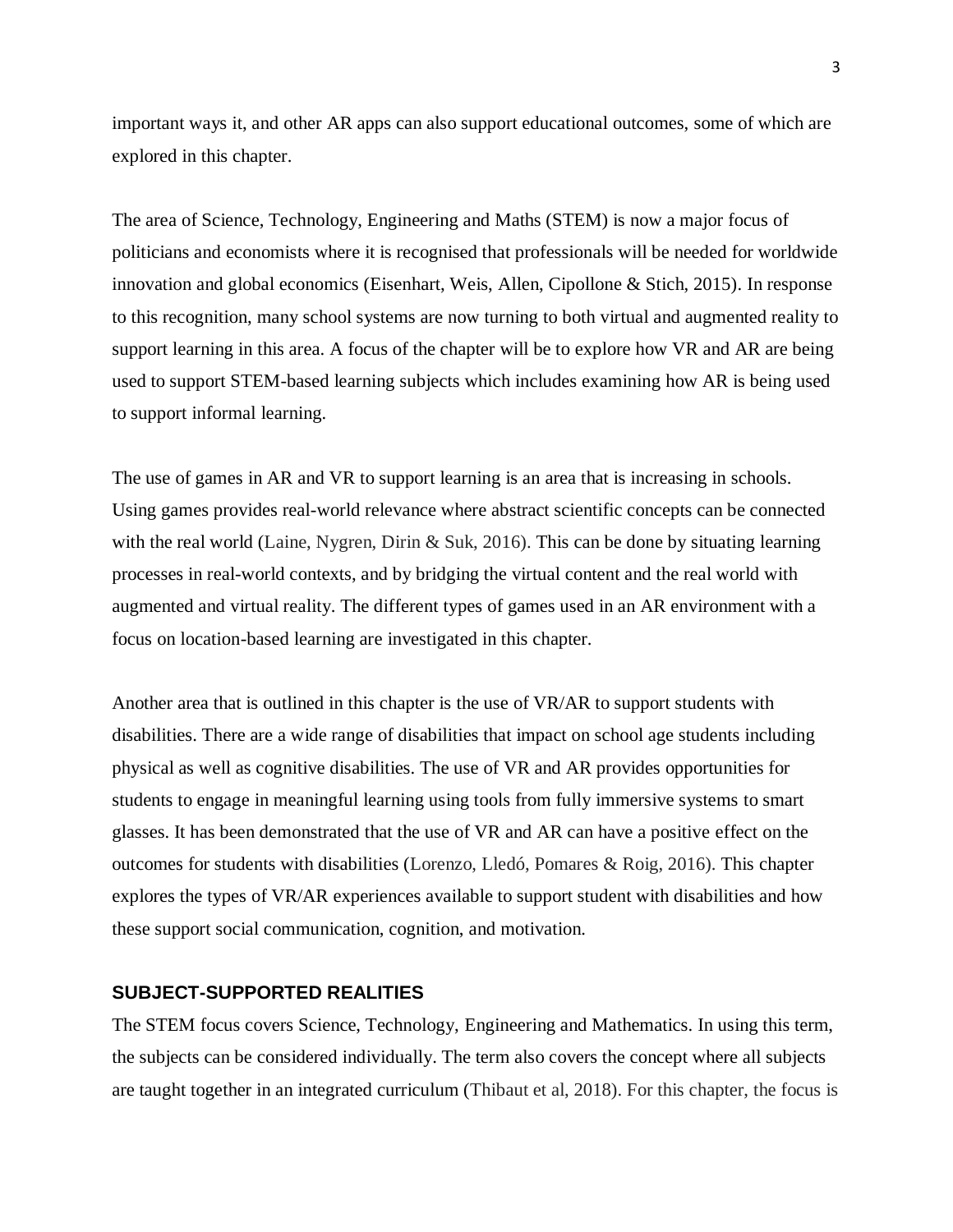on some of the individual subjects. There is also a focus on informal learning, which is underpinned by scientific understanding. Additionally, much of the literature on mathematics includes the use of games so the math content appears later in the games section. Included later in this section is discussion on non-STEM related subjects including geography and physical education.

One of the ways that VR can be used to support science learning is through the use of simulations which are designed to replace or amplify real-world learning environments by allowing users to manipulate parameters and objects in a virtual environment (Makransky, Terkildsen & Mayer, 2017).

The use of simulations has a number of advantages over real-life experiments which includes allowing students to observe otherwise unobservable phenomena, provides adaptive guidance in a virtual world that provides a high sense of physical, environmental, and social presence as well as reducing the time demand of experiments (Makransky, Lilleholt & Aaby, 2017). Another advantage of simulations is that students can conduct them at home which can allow them to prepare for real-life experiments in the classroom and to continue investigation after being introduced to the concept in class.

Whilst there are a number of advantages in the use of VR to support scientific understanding there are also limitations. One such limitation is that learning science in VR simulations may overload and distract the learner resulting in less opportunity to build learning outcomes (Makransky, Terkildsen & Mayer, 2017).

The use of the Google Expeditions app to support scientific understanding is one area of science simulations that has been investigated (Minocha, Tudor & Tilling, 2017). There were a number of simulations in the app the researchers focused on which included the human auditory system, the eruption of a volcano, and the processes of pollination. One the important implications for learning using the simulations they report on is that …"it is critical to 'time' the showing of the simulation – the simulation is only pedagogically effective when the students already have some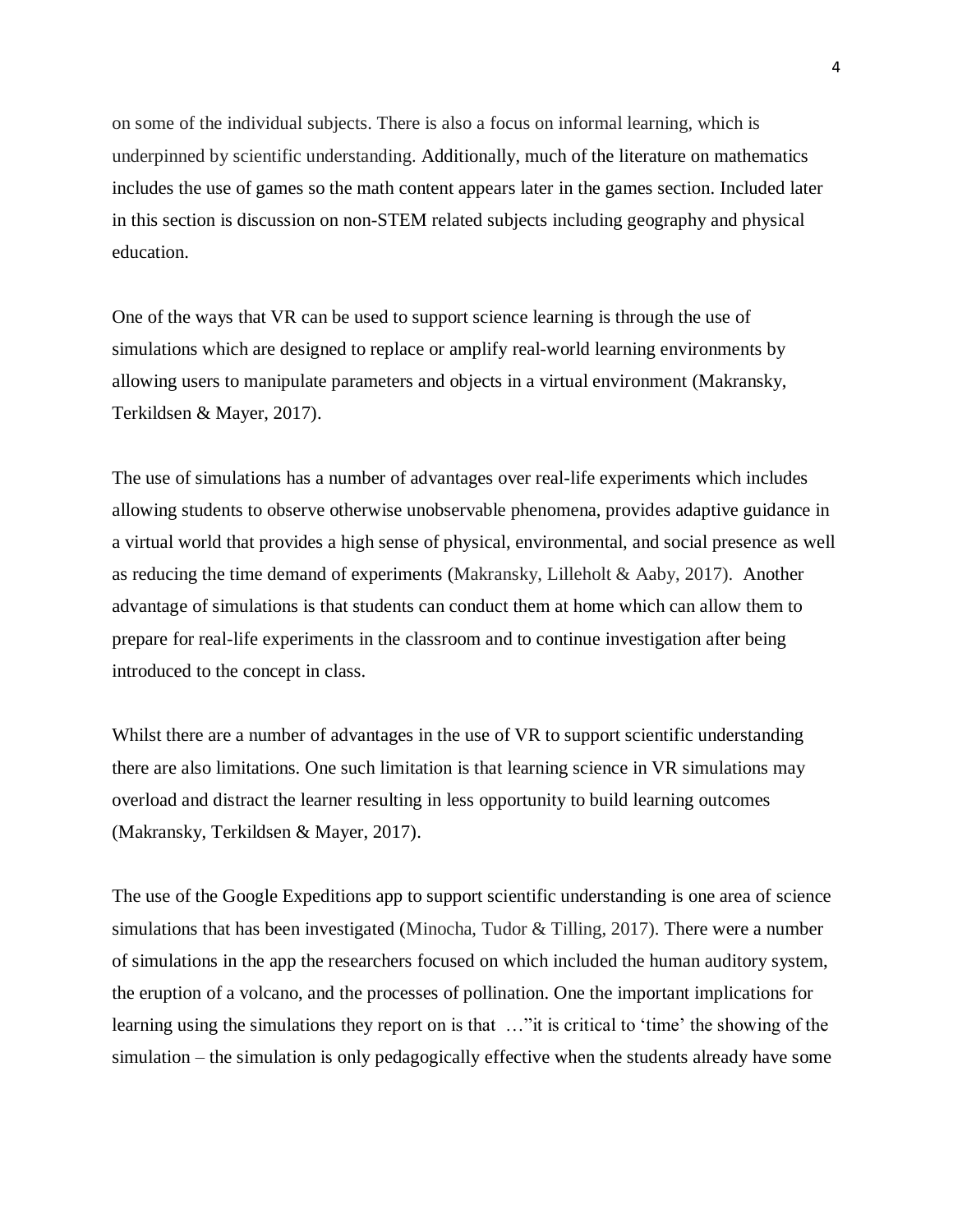basic understanding of the concept or process in the simulation" (p.6-7). Like all tools that support learning, it is the pedagogical practices that underpin the learning are most important.

A number of studies have been undertaken looking at how the use of VR can support learning in relation to virtual field trips. Later in the chapter the focus is on the use of AR to support learning in the field, both in informal learning settings and in location-based settings (also known as field trips). In this section the focus is on how VR can support virtual field trips in classrooms.

As reported in the literature, the opportunities for field trips in countries such as Australia, the UK and the United States are diminishing due to issues such as fear for students' well-being, health and safety issues as well as large class sizes (Minocha et al., 2017). As a result, virtual field trips can and are being used to support learning. However, whilst virtual field trips can support student understanding, research shows that electronic experiences generate some, but not all of the benefits of the real experience (Kahn Jr, Severson & Ruckert, 2009). Virtual field trip participants perform no better than students who receive classroom-based lectures and the experiences were generally less effective than field trips

#### **Other subject-based uses**

One subject area that has been investigated as to how VR can support virtual field trips is geography. In this study the authors compared a field trip to a virtual field trip for students at the Singapore university (Friess, Oliver, Quak, & Lau, 2016). Results of the research showed, not unsurprisingly, that students preferred the actual tip into the field over the virtual experience. The study found that the virtual field trips provided an important way of preparing students for the visit into the field. Virtual field trips can be used as a way of supplementing rather than replacing the field trip into the environment.

Like other VR experiences, virtual field trips also provide opportunities for students to experience locations that they would not be able to experience otherwise due to distance or because the location is too dangerous or expensive to visit.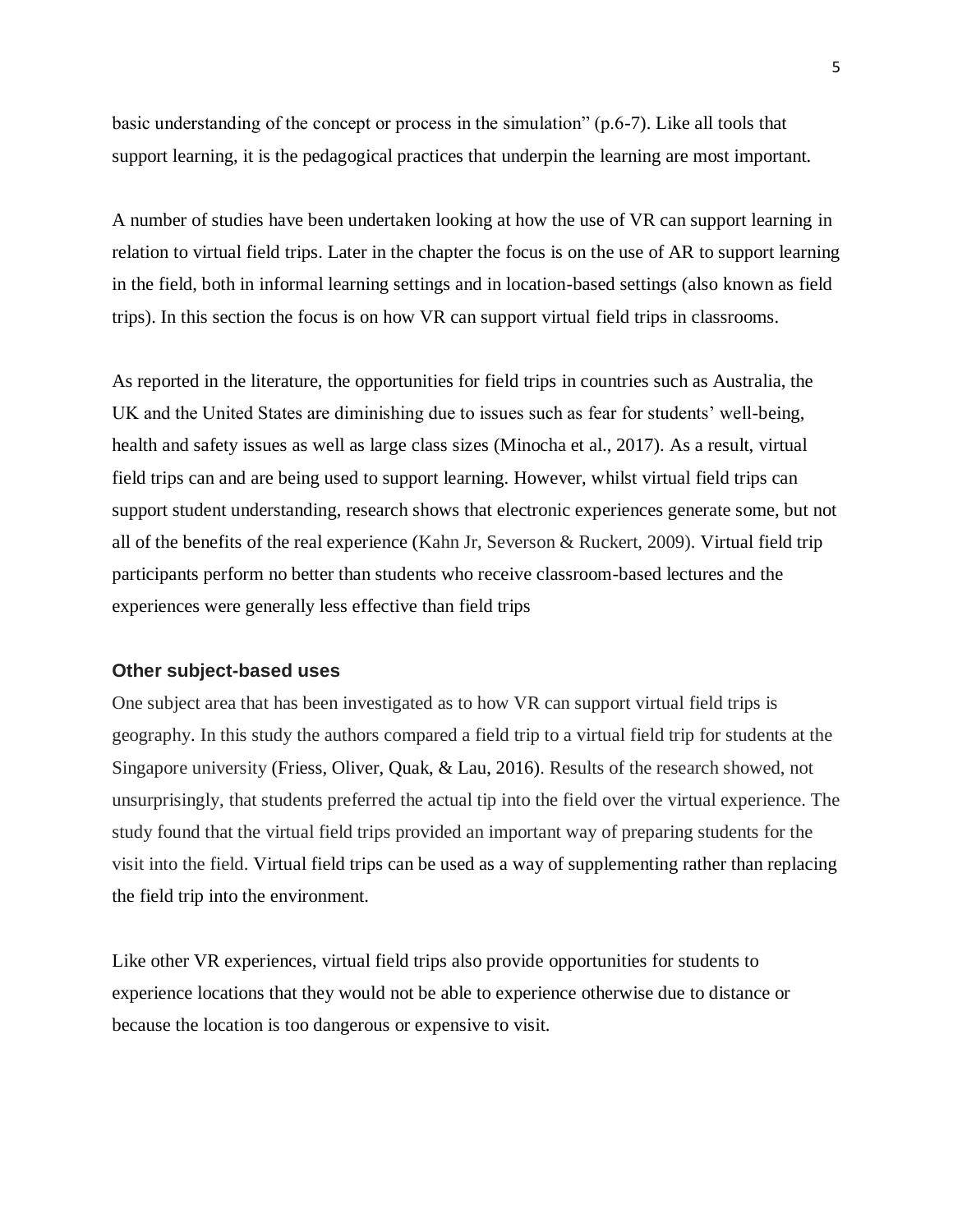The role of the teacher in supporting virtual field trips is important. One study investigated a virtual field trip using two approaches (Borst, Lipari & Woodworth, 2018). In the first approach the teacher was live and in the second approach the narration by the same teacher was prerecorded. Results of this study showed that the live teacher provided more educational benefits; due to the fact the teacher was able to correct misunderstandings and respond to live questions. The authors state more research is needed to investigate what specific aspects of teacher guidance supported student understanding. This study raises the need to understand teacher input but also the input that other students can provide to each other.

Physical education (PE) is another subject that has been supported through the use of virtual technologies. There are a number of benefits in using VR to support PE teaching. Some of these benefits include the ability to provide varying environments as well as the ability to reduce injuries (Zhang & Liu, 2016). Another advantage is that students can get increased feedback through controlling the environment.

An example of where VR has been used to support physical education is with soccer. In the study a platform called Copefoot was used to train adolescent soccer players (age 15 years) how to make tactical decisions (Pasco, 2013). In using this system avatars were used where the player interacts with them providing opportunities for real-time interactions to take place. A limitation suggested of this system is that is requires the player to mimic an action rather than carry out a skill.

In another study, VR was used to support the development of jumping skills for five year old students. Results of the study showed that motivation induced by the sports practice, including the use of virtual reality video games with repetition exercises with bodily extension and elongation movements, positively influenced the locomotor jump pattern in children (Liao, 2015).

## **Informal learning**

The learning that occurs in museum settings (which include zoos, educational visitor centers, art galleries, and museums) is referred to as informal learning where the learning typically is free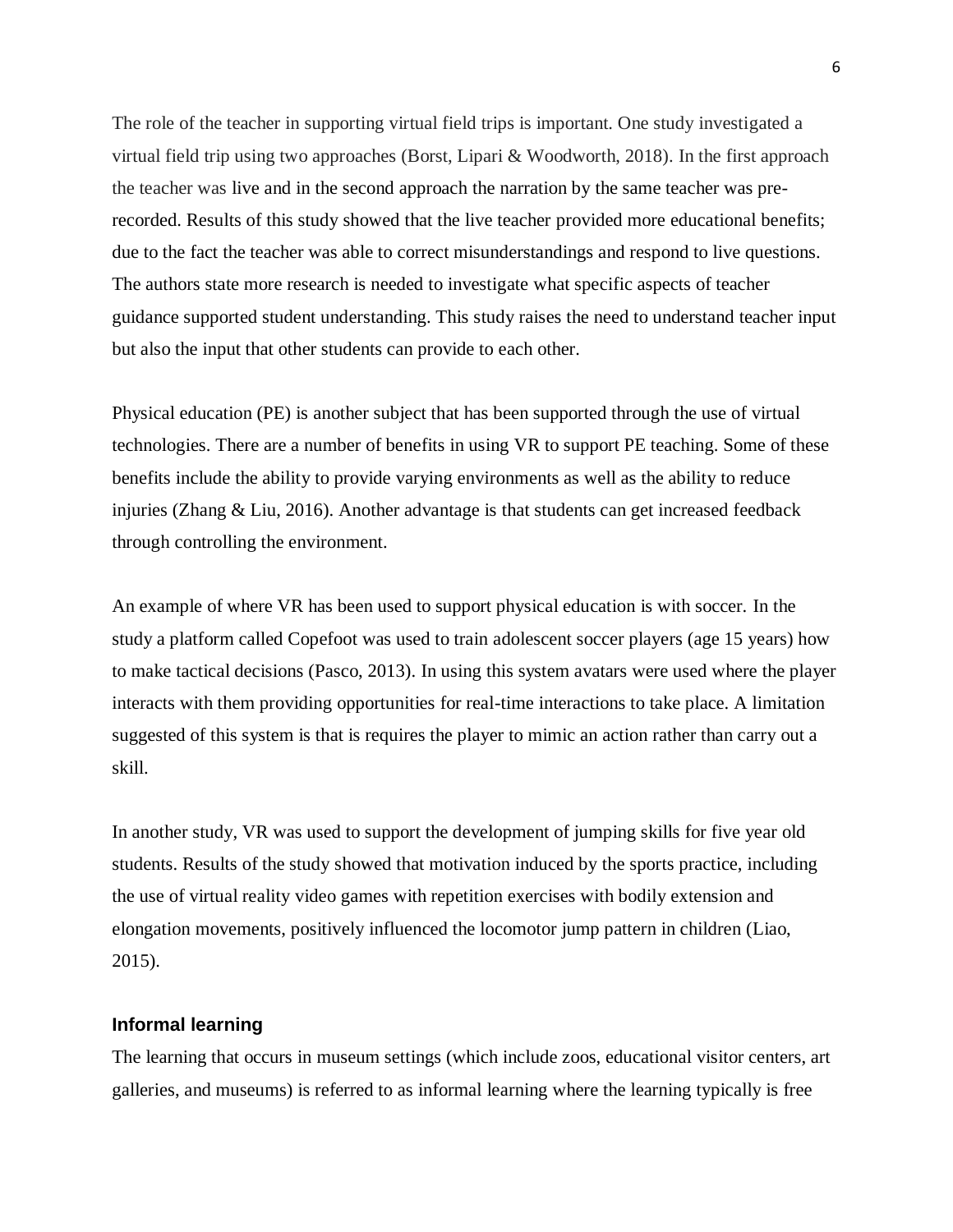choice, exploratory, open-ended, and social (Griffin & Symington, 1997) and often fits within a scientific way of thinking. The place of free-choice is highly valued by informal educators because students are intrinsically motivated to make choices that are most meaningful to them (Falk & Dierking, [2000](https://link.springer.com/article/10.1007/s10763-017-9801-y#CR9)). Museums are now embracing the use of mobile technologies to support the learning experience (Maher, 2015).

Given the ownership and use of mobile devices by many young people, the use of augmented reality can successfully support learning. As museums move away from the traditional static displays that were once a feature of learning, the use of AR technologies to enable a more interactive experience is becoming commonplace.

The use of different modalities (multimedia) to support a better museum experience is an area that is being investigated. The multimedia principle states that people learn better from words and pictures than words alone (Sommerauer & Müller, 2014). A traditional museum exhibition included a static display (such as a dinosaur with some written information and some sound and generally draws on few modalities. With the use of AR typically through the use of a mobile device, both sound and animation can be included to increase the learner experience along with gesture and touch. One such way that AR supports learning through increased multimedia is that it provides a better flow of information to the user about the museum/gallery exhibitions (Miyashita et al., 2008).

In understanding how AR can be used to support learning there are many aspects that can affect outcomes, one of these being gender. In one study a reality iPad-based mobile game, called The Great STEM Caper, was investigated at a science centre (Atwood-Blaine & Huffman, 2017). An open-source, location-based game platform called ARIS (i.e. Augmented Reality and Interactive Storytelling) was used to create an iPad-based mobile game.

Results of this study showed that females outscored the males on every measure of the game. The females tended to be more collaborative while the males tended to be more competitive. As the authors suggest, the results of this study have implications for the design of mobile-based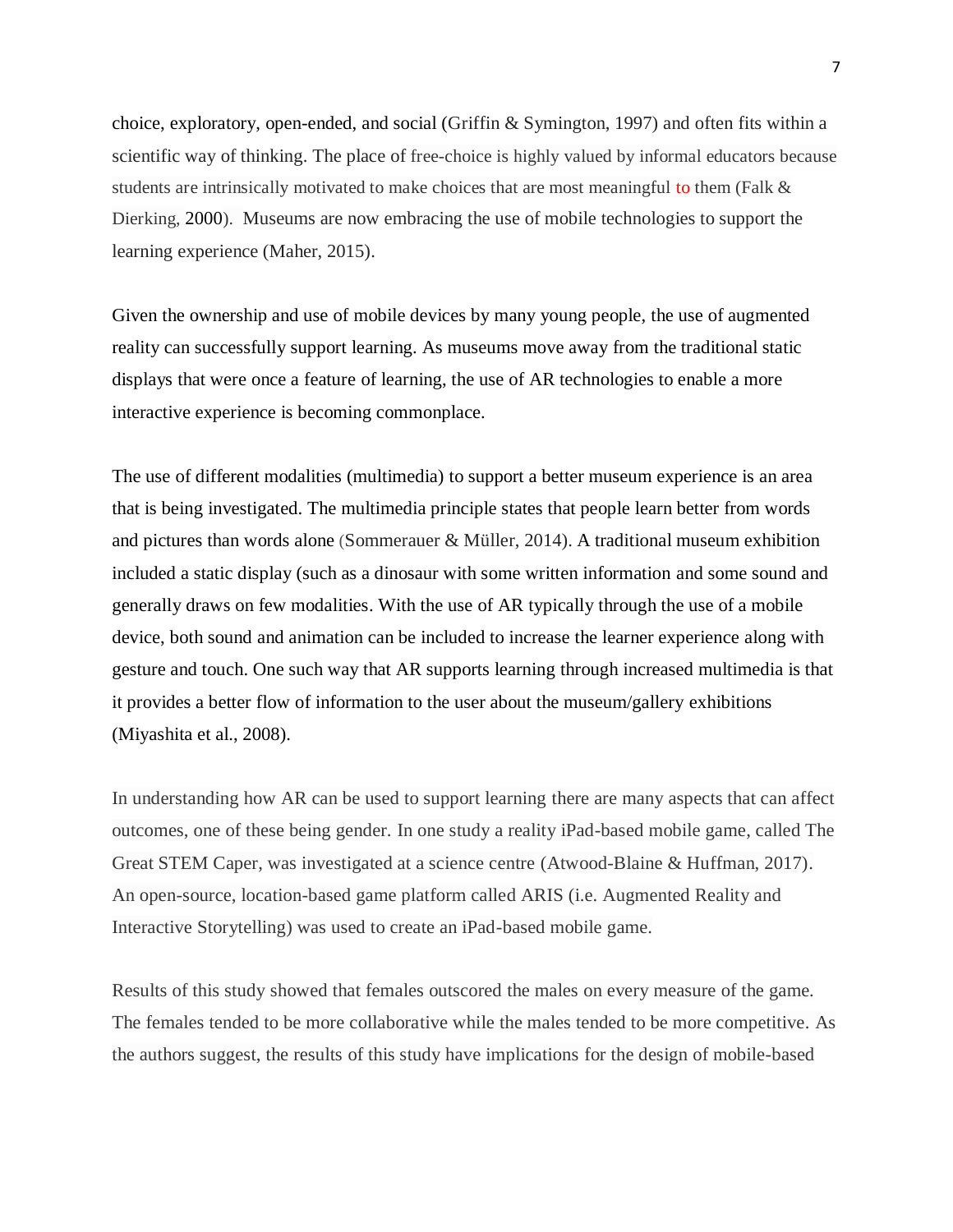technology to encourage interaction in an informal science centre setting. It is important therefore, that the students' needs are considered when using AR to support learning.

#### **GAMES AND GAMIFICATION**

The use of games and gamification are important mechanisms that support learning. Games provide participants with opportunities to learn from their involvement within a structured experience. "Learning from doing provides an important paradigm shift away from the tutor as knowledge disseminator, expert and authority figure towards the role of the participant as an active processor of information" (Allery, 2004, p.504). Game-based learning (GBL) can also help support motivational gain and engagement in the child's learning (Papastergiou, [2009\)](https://link-springer-com.ezproxy.lib.uts.edu.au/article/10.1007/s10055-018-0347-2#CR50). Science is particularly well-served by a game-based instructional approach. Several science goals are embedded in game play, such as critical thinking, decision making, practices of inquiry and problem solving (Klopfer, [2008\)](https://link.springer.com/article/10.1007/s10763-017-9801-y#CR13). In focusing on both VR and AR, the term 'digital game-based learning' (DGBL), which describes the process of learning, while playing a computer game (Prensky, 2007) is used.

The term gamification refers to the use of game mechanics in non-gaming contexts (Deterding, Dixon, Khaled, & Nacke, 2011). Examples of gamification elements include points, badges, leader boards, and storyline as well as progress bars and feedback (Nah, Eschenbrenner, Zeng, Telaprolu & Sepehr, 2014).

Focusing on mathematics and games, both VR and AR can support student learning. In the area of VR, a game called Archer supports students' understanding of degrees. In this archery game the goal is to shoot arrows as far as possible. To help the players achieve this, the students are shown the degree of the angle between the ground and the direction they are aiming for (Herman & Pontus, 2017). The game allows for multiple attempts to be undertaken and provides students with information on the degrees of the shots so that they can make changes using mathematical concepts. Much of this mathematical understanding would be difficult to understand without the use of this and other VR programs. One difficulty in mathematical learning is the level of abstract thinking required (İncikabi, L., & Kiliç, Ç. (2013). The use of VR and AR can support such thinking through the use of games.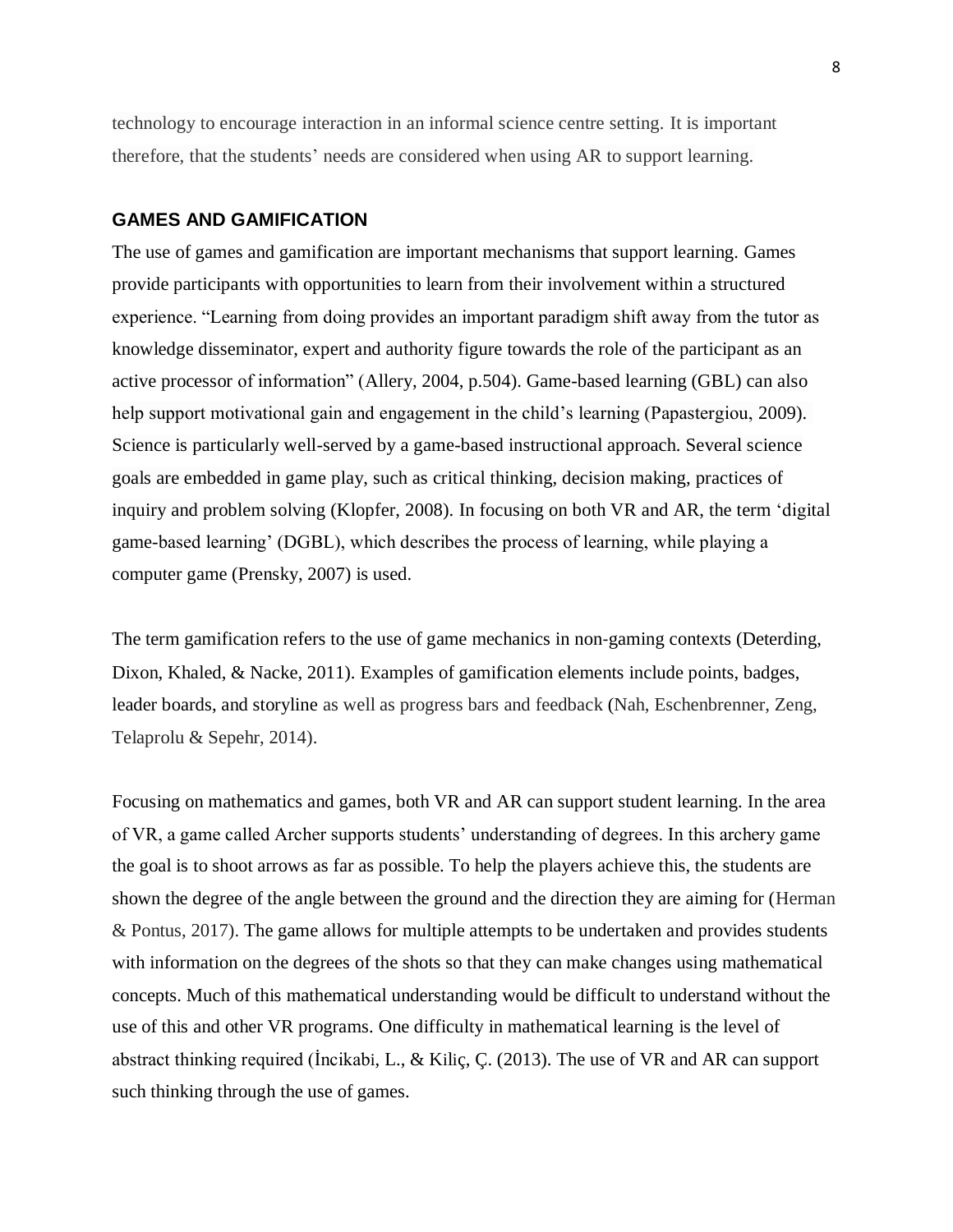Opportunities to integrate subjects ( some non-STEM related) exist in using VR and games. One example is reported on where maths and music are combined (Lim, Lee & Ke, 2017). In the study a virtual reality game was designed and developed to integrate a musical activity (beatmaking) into the math learning of fractions for year 6 students. For the study, OPENSIMULATOR, which is a multi-user 3D application server that hosts virtual environments, was used. A western American town including a music shop was constructed in the virtual environment. The focus of the game was for students to produce beats using information provided as fractions which supporting understanding, eg 4/4, 8/8 and 16/16 all equal one. One of the features of games is that instant feedback is provided which can support understanding. This game was able to provide such feedback in a VR environment.

In considering the use of AR and gaming, one of the possibilities is that they can be locationbased, allowing players to interact with their environments at real locations in real time [\(Hinske,](https://www-sciencedirect-com.ezproxy.lib.uts.edu.au/science/article/pii/S0747563217303771#bib14)  [Lampe, Magerkurth, & Röcker, 2007\)](https://www-sciencedirect-com.ezproxy.lib.uts.edu.au/science/article/pii/S0747563217303771#bib14). Students are able to use mobile devices to run AR apps whilst on field trips. Such trips provide an important interface between teaching and learning (Day, [2012\)](https://www-tandfonline-com.ezproxy.lib.uts.edu.au/doi/full/10.1080/03098265.2016.1174818) and provide for opportunities not easily experienced in the classroom, with direct pedagogical benefits (Scott, Fuller, & Gaskin, 2006).

One famous AR game, discussed in the introduction is Pokémon Go. Research conducted into this app with adults showed that in using the app from a location-based perspective, "it is not important *where* you play; rather, the place of playing *becomes* important to you" (Oleksy & Wnuk, 2017, p. 7). The authors found that the role of gamification mediates the effects of social interactions and game satisfaction on place attachment.

Another research project conducted looking at the use of the app focused on the cognitive performance and emotional intelligence of adolescents (Ruiz-Ariza, Casuso, Suarez-Manzano & Martínez-López, 2018). Results of the study found that in playing the game, there was an increased attention concentration span for plays and that the players had better social relationships than non-players. The social benefits of using the app for adults was also reported on in a study conducted by Rauschnabel, Rossmann and tom Dieck, (2017).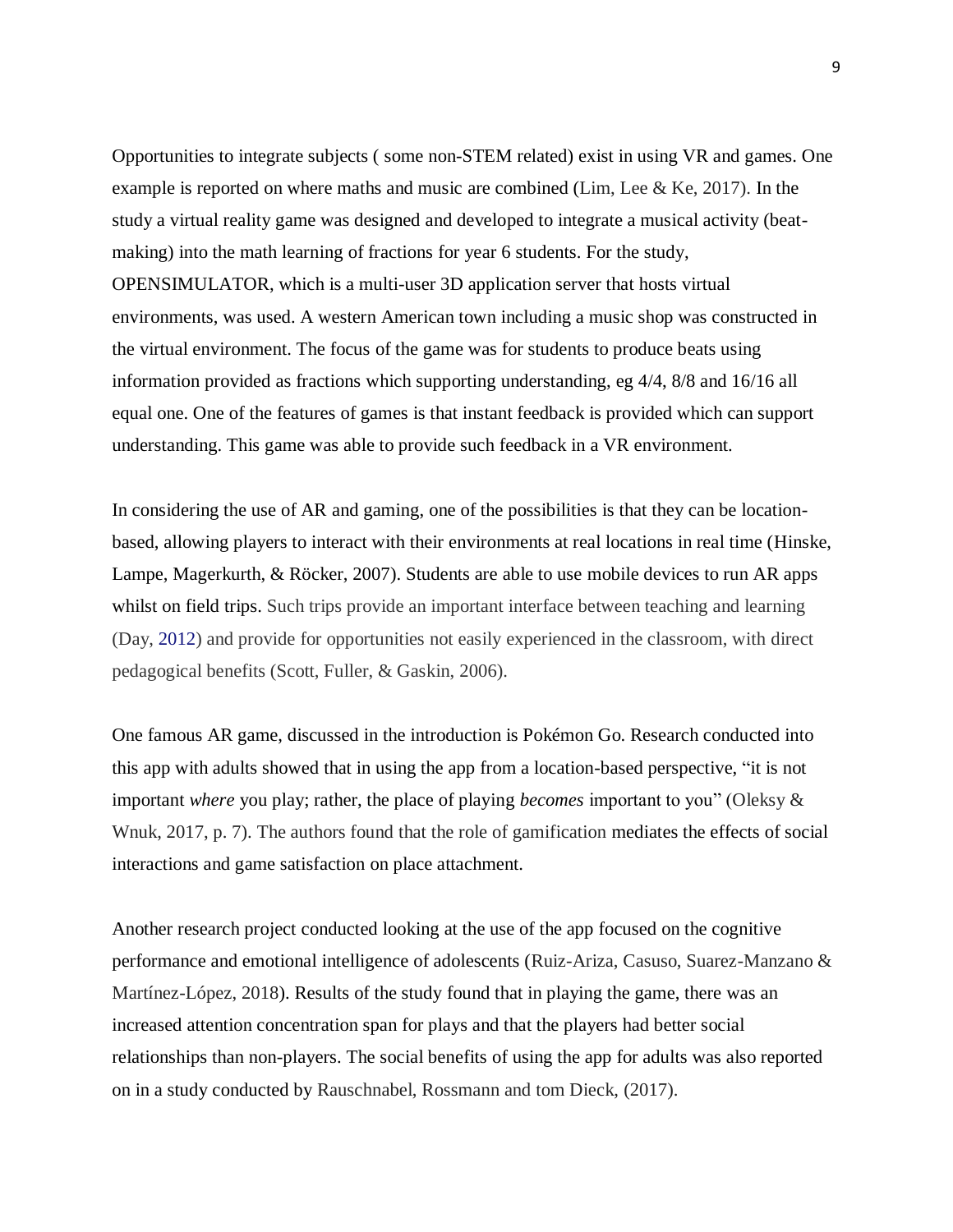Other location-based AR research has been undertaken focusing on the use of games. In one of these studies students visited a butterfly garden where they received points for answering questions correctly (Hwang, Wu, Chen, & Tu, 2016). The activity included a gaming strategy to encourage students to seek answers and make observations on their own. In another study students visited an archaeological site in Cyprus using an AR learning environment on mobile tablet devices (Efstathiou, Kyza, & Georgiou, 2018). The authors found that the AR app was effective in promoting students' historical empathy and conceptual understanding. These studies show that the use of AR in location-based settings is able to support students' understanding. Like formal learning, the use of these technologies also allows students to learn in a variety of settings outside of the classroom.

## **SUPPORTING STUDENTS WITH DISABILITIES**

The use of virtual and augmented realities has shown to support students with a number of different disabilities. One area that these technologies have proven to support young people is with those who have been diagnosed on the Autism Spectrum Disorder (ASD). Having this disorder is characterised by impairments in communication, reciprocal social interaction and restricted repetitive behaviors or interests (Faras, Ateeqi & Tidmarsh, 2010). Much of the research that has been carried examining the use of VR to support young people with ASD has focused on social and emotional skills (Lorenzo, Lledó, Arráez-Vera, & Lorenzo-Lledó, 2018).

The use of VR to support young people with ASD first began in the mid 1990s. In 1996, a seminal study investigated the potential of using VR as a learning tool for two children with ASD (Strickland et al., 1996). The equipment at that time was basic and quite bulky but the research project demonstrated that children with ASD responded to the virtual scenarios in a meaningful way.

More recent research into the use of VR to support young people has looked at various aspects of children with ASD beyond the use of goggles. In a study conducted by Ip et al. (2018), a virtual reality room was set up which they called the half CAVE. In this environment 94 primary -aged students were placed in a series of virtual settings includes washrooms, buses and classrooms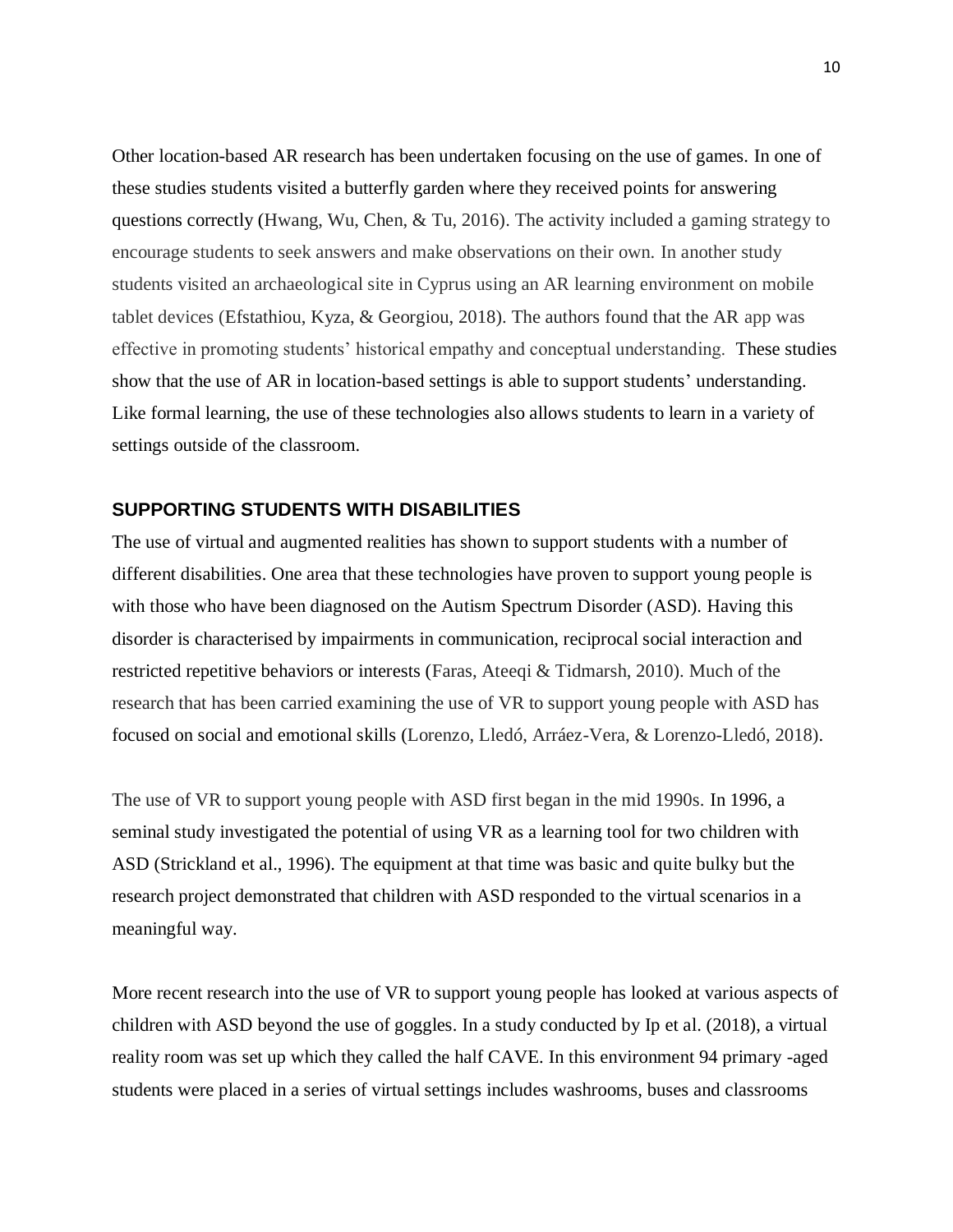where there were opportunities to engage in social interactions. Results of the study showed significant improvements in the children's emotional expression and regulation as well as socialemotional reciprocity.

The use of augmented reality to support special needs students is not as well researched compared to the use of virtual reality. However, the use of apps to support such students has been carried out in a number of studies. One area that has been investigated is the use of location-based AR as a means to increase functional navigation skills. This research has been conducted with young adults but could be applied to younger students. In one study the effects of a printed map, Google Maps on a mobile device, and a location based AR navigation application on an iPhone were investigated (McMahon, Smith, Cihak, Wright & Gibbons, 2015). The results of the study showed that location-based AR was functionally more effective than paper and mobile device Google Maps use.

A further study focused on the participants using an iPhone app called Heads Up Navigator; 3D Augmented Reality Navigation. (Smith, Cihak, Kim, McMahon & Wright, 2017). This app combined the use of Google Maps with AR features to enable real-time navigation prompts to users. Through the use of commercially available devices and apps, students were able to navigate to a chosen destination which they we not able to do without the AR app. The use of commercially available apps is significant as this means students in schools can be supported to assist their daily living skills without needing expensive equipment.

Research into the use of AR to support special needs students has also been undertaken looking at the use of smart glasses. In one study a software program called The Empowered Brain was trialled in conjunction with the use of smart glasses (Keshav et al, 2018). The smart glasses would monitor the attention of the students in relation to the teachers' face. Game-like points and rewards would be provided when the students paid attention. If the student looked away from the teacher for an extended period of time, and demonstrated reduced attention, the software would provide guidance to direct them back to the teacher. Results of this study indicate that there were enhanced social communication skills for the students.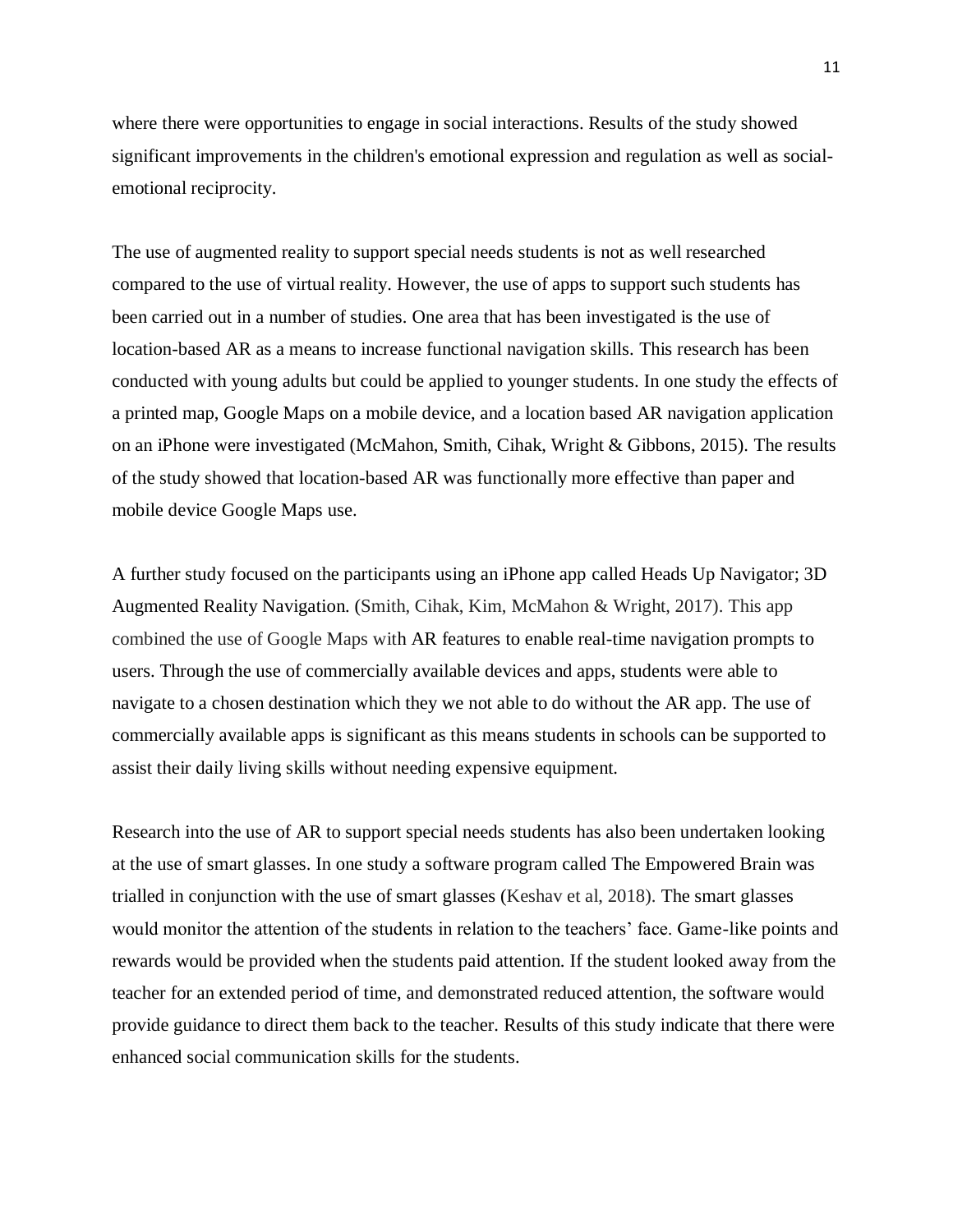Ways that VR have been used to support students with physical disabilities has also been investigated. One example is where VR has been used is to support deaf students. Research on deafness in children and adolescents shows that they have reduced orientation, kinesthetic and rhythm perception ability, the later which can impact on the physical ability of balance (Kaltsatou, Fotiadou, Tsimaras, Kokaridas & Sidiropoulou, 2013). This can lead to depression (Woodcock & Pole, 2007).

One study investigated students with severe hearing loss and how the use of Nintendo Wii Fit Plus supported students to develop balance abilities. (Tzanetakos, Papastergiou, Vernadakis & Antoniou, 2017). The results of the study showed that the balance games constitute a feasible, safe, easy to-use and motivational mode of balance training for adolescents with deafness.

One important aspect of this study was that the parents of the students were involved the project where students used the games at home as well as at school to help develop their balance. Where the technology is affordable, this link it provides between home and school is important allows for more effective support for the young people with disabilities.

# **CONCLUSION**

Much of the literature reported on in this chapter is on exploratory studies carried out to investigate how VR and AR can support learning. In reviewing the literature and research on the both virtual reality and augmented reality, it was noted that there is far more literature on augmented reality. A reason suggested for this is that it is easier to work with augmented reality apps (which can be downloaded on tablets or laptops) than it is to purchase the equipment needed for virtual reality.

There are some cost effective ways of using VR in the classroom. While Google Cardboard (which was discussed earlier) is a cheap container, smart phones are needed and these are expensive. Using Google cardboard can work in secondary and university settings depending on university rules but would be more difficult to use in primary schools where few students have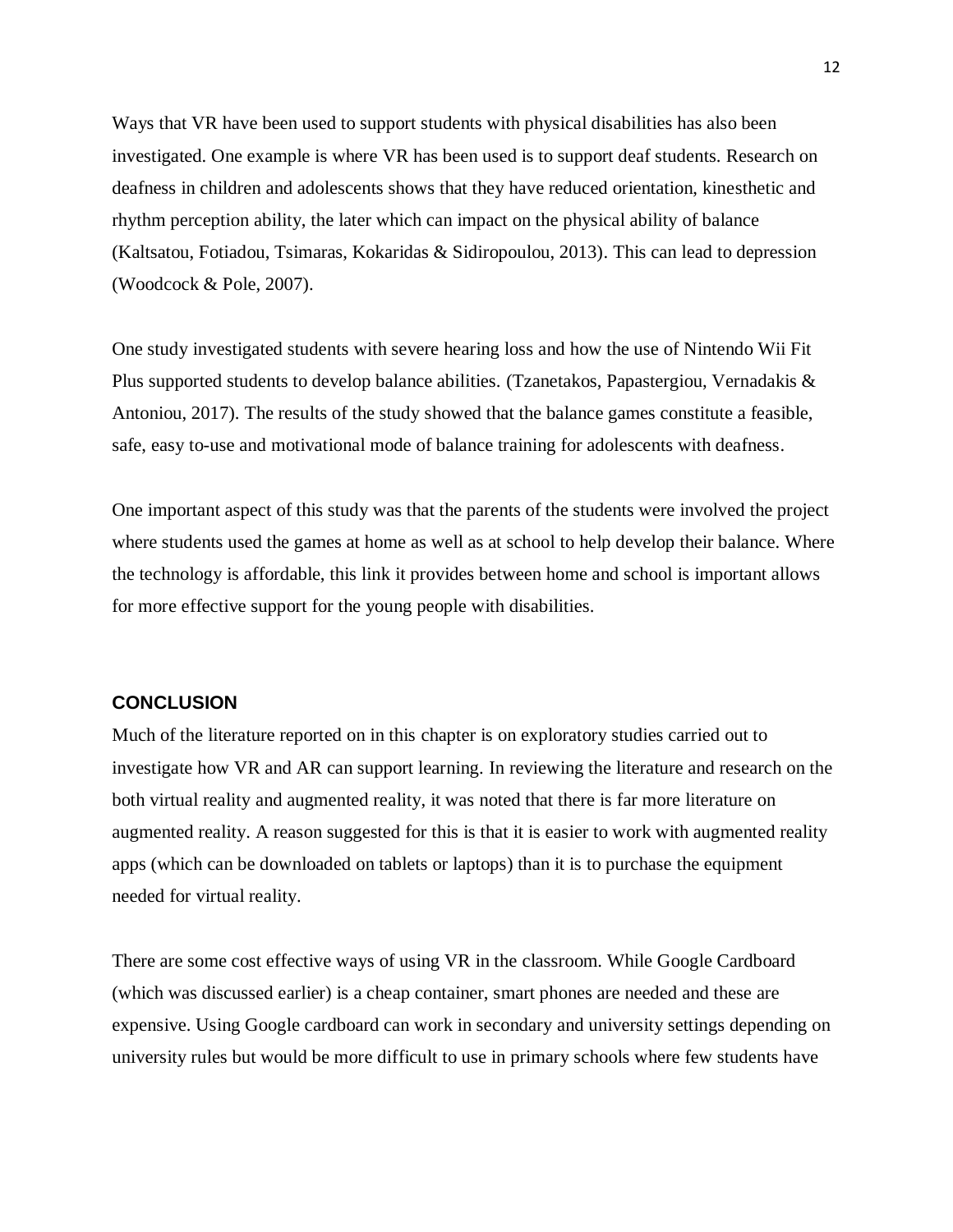smart phones. Low immersion VR can be run on desktops but these are becoming less common in schools as a result of the introduction of mobile devices.

The use of VR allows for students to experience virtual field trips, which can support them as they prepare for trips into the field. The use of AR is then able to support learning while students are in the field or in informal learning settings. As noted in the chapter, informal learning can be supported where students can work with AR either in preparation for the visit or while on location.

In focusing on STEM, a lot of the research and literature in the AR area has been conducted in the science area. This observation is backed up by a review of Yilmaz (2018), which showed that science education is the most explored field comparing different subjects. This review also showed primary school education was the most researched area of education where secondary and tertiary education was also considered. Maths was also covered where a lot of the research in this area has been conducted looking at aspects of gamification.

One concept that was touched upon in several places in the chapter was motivation. This aspect is an important part of learning has a positive effect on student achievement (Furió, Juan, Seguí & Vivó, 2015). Findings indicate that learning in an AR environment results in greater student motivation compared to non-AR learning environments (Tobar-Munoz, Baldiris & Fabregat, 2017). Additionally, it has been found that greater learner interest, enjoyment and satisfaction results from learning with AR compared to more traditional classroom instruction (Tobar-Munoz et al., 2017).

An aspect related to motivation is engagement. Engagement refers to the extent to which a learner applies a level of attention and curiosity to a situation in an effort to achieve a desirable result (Student Engagement, 2014). Understanding levels of learner engagement is useful as a way to determine the effectiveness of the environment in progressing high-quality learning (Krause & Coates, 2008). High student engagement can lead to greater learning outcomes and increased motivation (Krause & Coates, 2008). AR has shown to lead to high levels of engagement.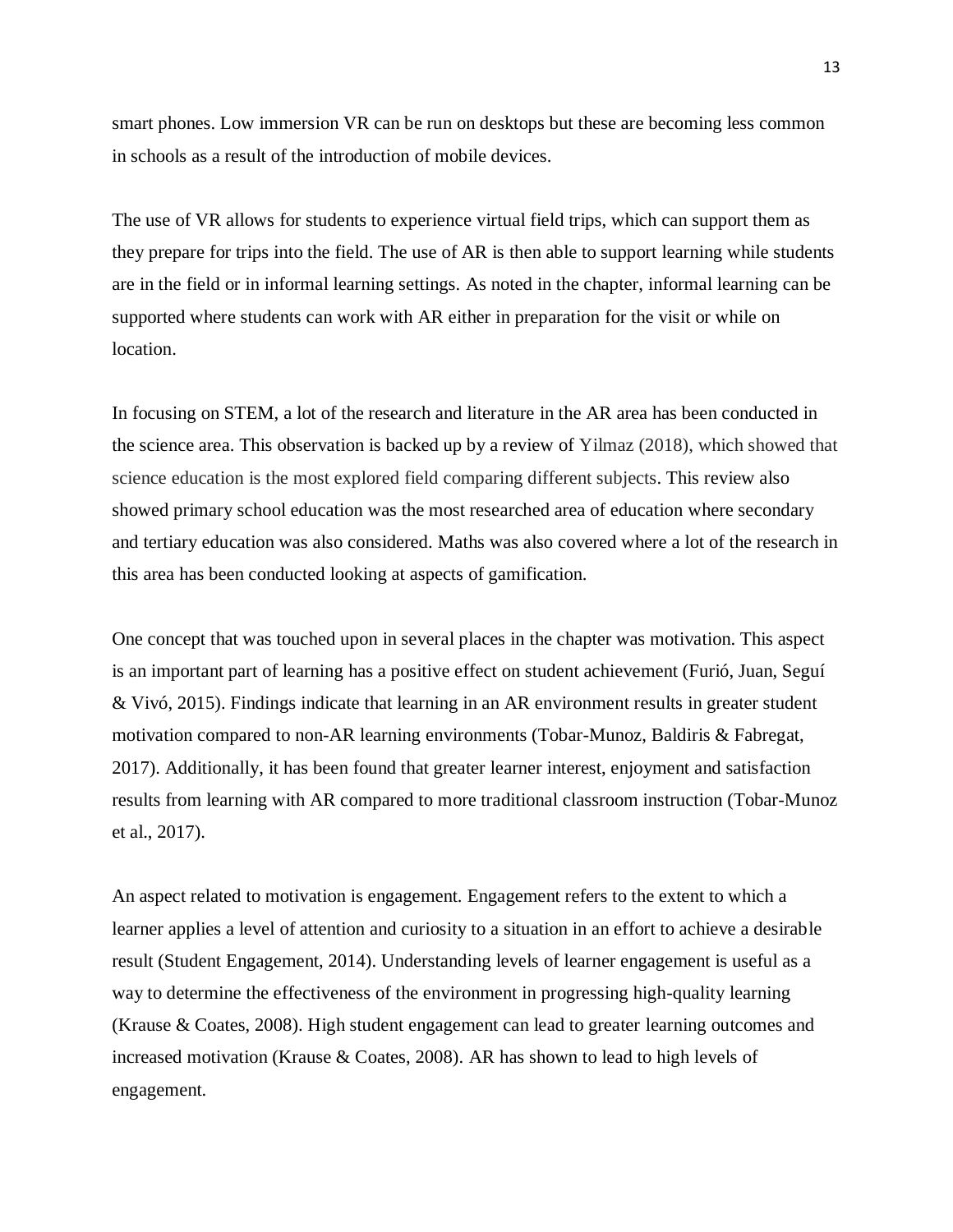In a study of focusing on mathematics in high school, it was reported high engagement with the subject material was a positive effect of AR technology use (Estapa and Nadolny, 2015). In another study based in a high school setting, the students felt using an AR app to explore geometric shapes was "more exciting than normal class" and "interesting" (Laine, Nygren, Dirin & Suk, 2016, p.52). Similar studies conducted in primary schools also show high levels of engagement.

Another area covered this chapter has been exploring the use of both VR and AR to support students with disabilities. The aspects covered in this chapter cover a small proportion of what is being undertaken in the field. One of the main aspects of cognitive disability is ASD and both VR and VR have been shown to be effective in supporting students with this condition.

One aspect that is considered to be important for students with disabilities is inclusion, which involves keeping young people connected to mainstream schools in the communities in which they live rather than moving them to specialist schools which can be located a long way from where they live. Providing ways that allow students with disabilities to participate in mainstream education is important and the use of VR and AR can be used towards such ends. As these technologies become more sophisticated and the costs reduce there will be a broader range of students who will be able to be supported as well as the ability to support students in more effective ways.

At the time of writing this chapter, France had just banned all mobile devices (including smart phones, tablets and smart watches) in schools for students under 15 years of age. Some schools in other countries also ban the use of mobile devices such as Australia (SBS, 2018). Such a move impacts on the use of AR and VR in both classrooms and in informal learning settings. Discussion is needed at both policy and school levels to ensure that the technologies needed to support learning are available in schools. As suggested in this chapter, both AR and VR technologies are expected to increase in use and sophistication and thus it is important that they, and the devices they run on, are available to support learning for students.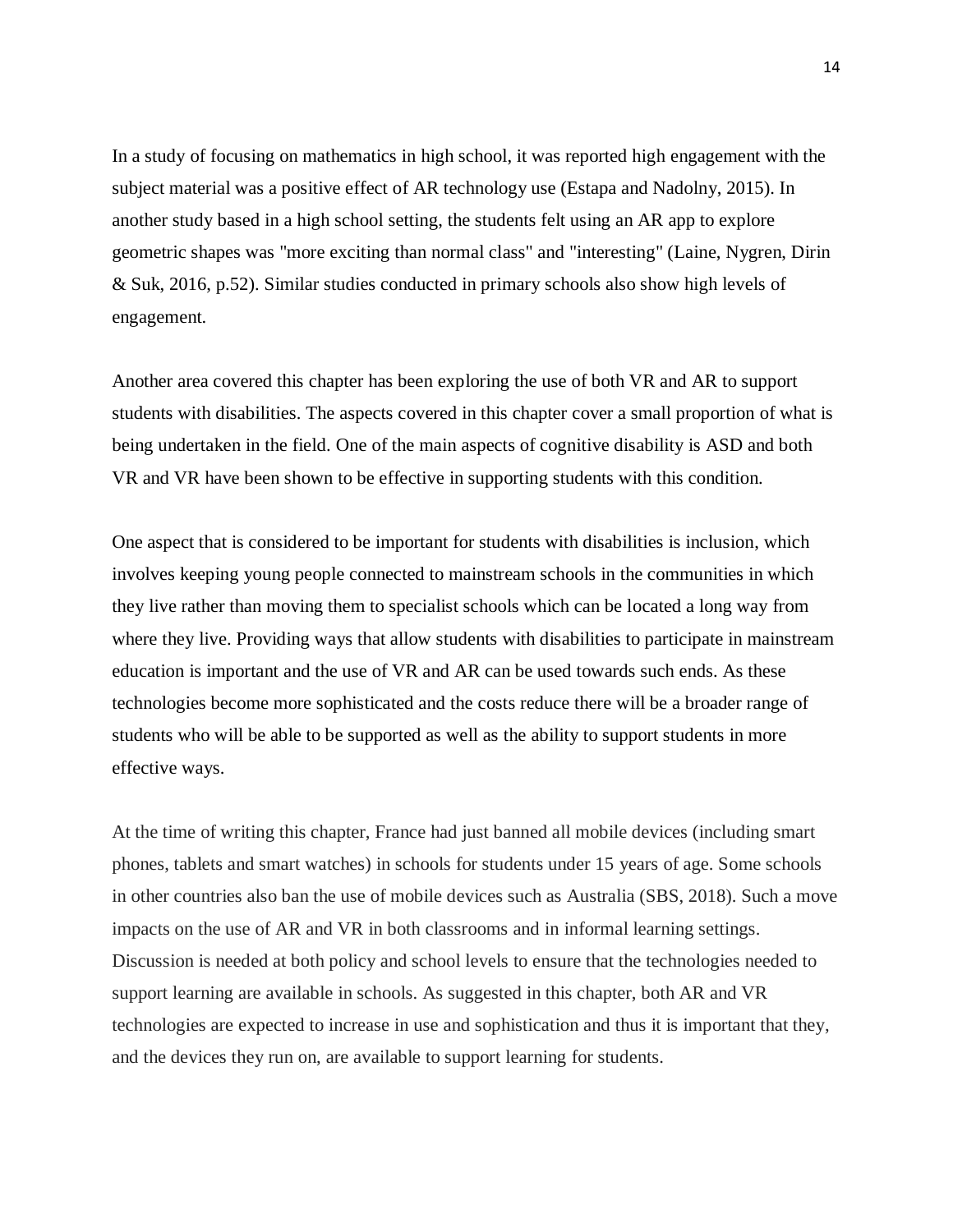## **REFERENCES**

- ABC News (2018). France passes new law banning smartphones, tablets and Smart watches in Schools. Retrieved from http://www.abc.net.au/news/2018-08- 01/france-bans-smartphones-and-tablets-in-classrooms/10060590
- Allery, L. A. (2004). Educational games and structured experiences. *Medical Teacher*, *26*(6), 504-505.
- Atwood-Blaine, D., & Huffman, D. (2017). Mobile gaming and student interactions in a science center: the future of gaming in science education. *International Journal of Science and Mathematics Education*, *15*(1), 45-65.
- Azuma, R. T. (1997). A survey of augmented reality. *Presence 6*(4), 355–385
- Borst, C. W., Lipari, N. G., & Woodworth, J. W. (2018). Teacher-Guided Educational VR: Assessment of Live and Prerecorded Teachers Guiding Virtual Field Trips. Retrieved from https://vrlab.cmix.louisiana.edu/papers/Borst\_Lipari\_Woodworth\_Teacher GuidedVR.pdf
- Bujak, K. R., Radu, I., Catrambone, R., Macintyre, B., Zheng, R., & Golubski, G. (2013). A psychological perspective on augmented reality in the mathematics classroom. *Computers & Education*, *68*, 536-544.
- Bursztyn, N., Walker, A., Shelton, B., & Pederson, J. (2017). Assessment of student learning using augmented reality Grand Canyon field trips for mobile smart devices. *Geosphere*, *13*(2), 260-268.
- Chang, K. E., Chang, C. T., Hou, H. T., Sung, Y. T., Chao, H. L., & Lee, C. M. (2014). Development and behavioral pattern analysis of a mobile guide system with augmented reality for painting appreciation instruction in an art museum. *Computers & Education*, *71*, 185-197.
- Cision PR Newswire. ( 2018). *Global Augmented Reality (AR) and Virtual Reality (VR) Market is Forecast to Reach \$94.4 Billion by 2023 - Soaring Demand for AR & VR in the Retail & E-Commerce Sectors. Report by Research and Markets*. Retrieved from https://www.prnewswire.com/news-releases/global-augmented-reality-ar-and-virtualreality-vr-market-is-forecast-to-reach-94-4-billion-by-2023---soaring-demand-for-ar--vrin-the-retail--e-commerce-sectors-300689154.html

Day, T. (2012). Undergraduate teaching and learning in physical geography. *Progress in*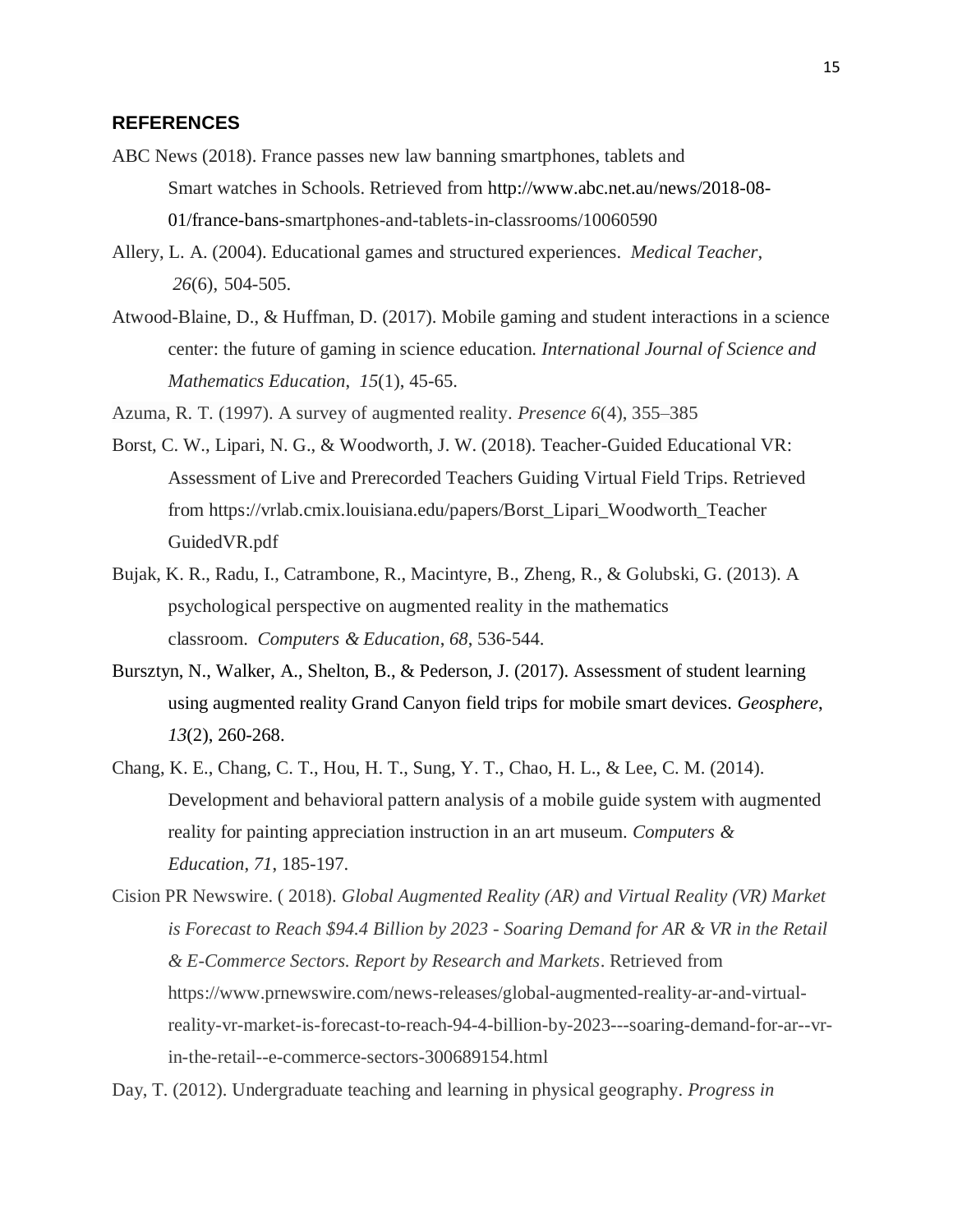*Physical Geography, 36*, 305–332

- Deterding, S., Dixon, D., Khaled, R., & Nacke, L. (2011). From game design elements to gamefulness: Defining gamification. *Proceedings of the 15th international Academic MindTrek Conference: Envisioning Future Media Environments* (pp. 9‐ 15). ACM.
- Efstathiou, I., Kyza, E. A., & Georgiou, Y. (2018). An inquiry-based augmented reality mobile learning approach to fostering primary school students' historical reasoning in nonformal settings. *Interactive Learning Environments*, *26*(1), 22-41.
- Eisenhart, M., Weis, L., Allen, C. D., Cipollone, K., & Stich, A. (2015). High school opportunities for STEM: comparing inclusive STEM-focused and comprehensive high schools in two U.S. cities. *Journal of Research in Science Teaching, 52*(6), 763–789.
- Estapa, A., & Nadolny, L. (2015). The effect of an augmented reality enhanced mathematics lesson on student achievement and motivation. *Journal of STEM Education: Innovations and Research, 16*(3), 40
- Falk, J. & Dierking, L. (2000). *Learning from museums: Visitor experiences and the making of meaning*. Walnut Creek, CA: Altamira Press.
- Faras, H., Al Ateeqi, N., & Tidmarsh, L. (2010). Autism spectrum disorders. *Annals of Saudi medicine*, *30*(4), 295.
- Friess, D. A., Oliver, G. J., Quak, M. S., & Lau, A. Y. (2016). Incorporating "virtual" and "real world" field trips into introductory geography modules. *Journal of Geography in Higher Education*, *40*(4), 546-564.
- Furió, D., Juan, M., Seguí, I., & Vivó, R. (2015). Mobile learning vs. traditional classroom lessons: A comparative study: Mobile vs. traditional learning. *Journal of Computer Assisted Learning, 31*(3), 189-201
- Griffin, J., & Symington, D. (1997). Moving from task-oriented to learning-oriented strategies on school excursions to museums. *Science education*, *81*(6), 763-779.
- Herman, R., & Pontus, F. (2017). Virtual reality's effect on engagement in educational games. Unpublished thesis. Accessed from https://www.diva-portal.org/smash/get/diva2: 1119245/FULLTEXT01.pdf
- Hinske, S., Lampe, M., Magerkurth, C., & Röcker, C. (2007). Classifying pervasive games: on pervasive computing and mixed reality. *Concepts and technologies for Pervasive Games-A Reader for Pervasive Gaming Research*, *1*(20), 1-20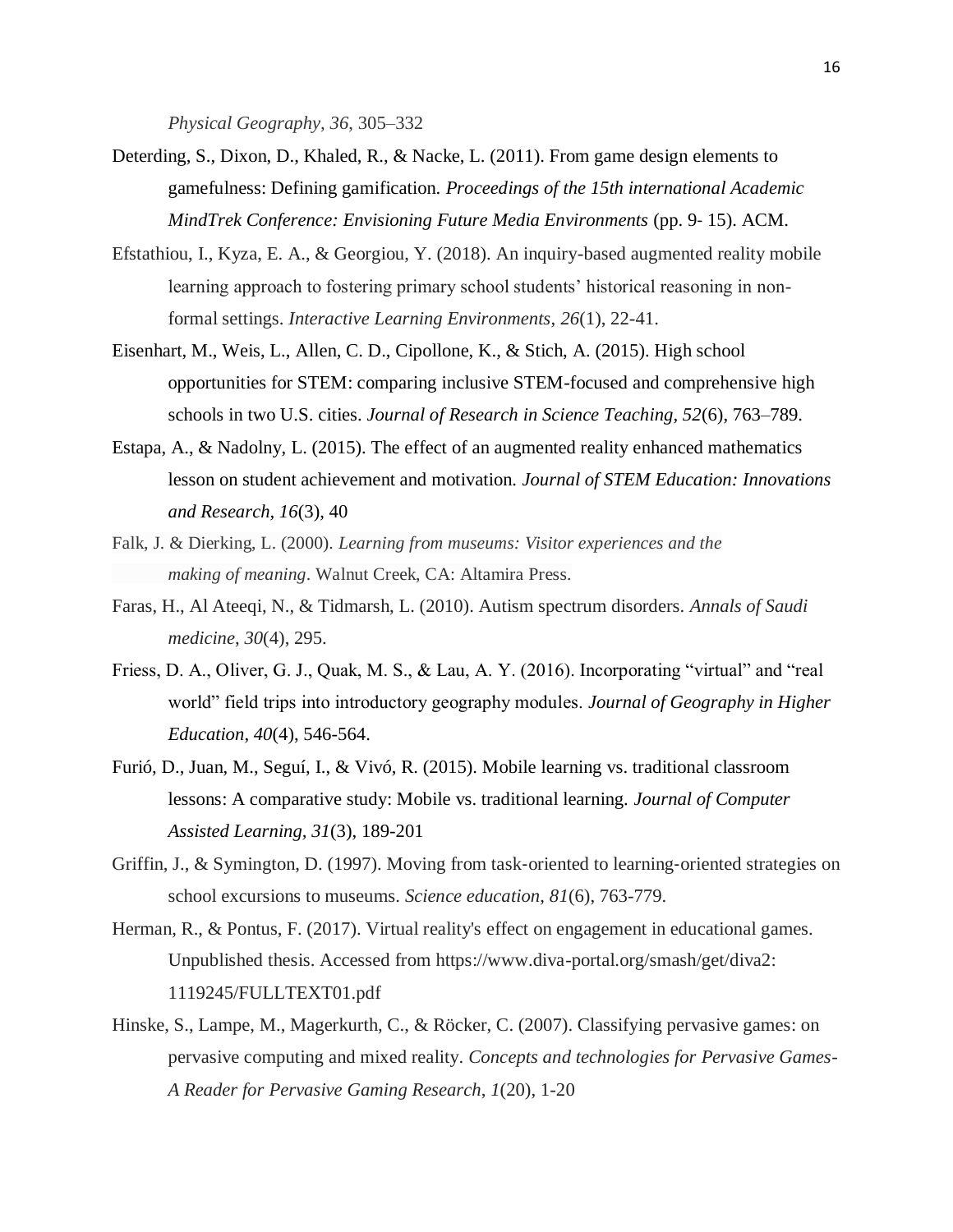- Hwang, G. J., Wu, P. H., Chen, C. C., & Tu, N. T. (2016). Effects of an augmented reality-based educational game on students' learning achievements and attitudes in real-world observations. *Interactive Learning Environments*, *24*(8), 1895-1906.
- İncikabi, L., & Kiliç, Ç. (2013). An analysis of primary school students' conceptual knowledge of geometric solids. *Journal of Theoretical Educational Science*, *6*(3), 343-358.
- Ip, H. H., Wong, S. W., Chan, D. F., Byrne, J., Li, C., Yuan, V. S., ... & Wong, J. Y. (2018). Enhance emotional and social adaptation skills for children with autism spectrum disorder: A virtual reality enabled approach. *Computers & Education*, *117*, 1-15.
- Kahn Jr, P. H., Severson, R. L., & Ruckert, J. H. (2009). The human relation with nature and technological nature. *Current Directions in Psychological Science*, *18*(1), 37-42.
- Kaltsatou, A., Fotiadou, E., Tsimaras, V., Kokaridas, D., & Sidiropoulou, M. (2013). The effect of a traditional dance training program on dancing skills, rhythm and orientation abilities and on intrinsic motivation of individuals with hearing loss. *Journal of Physical Education and Sport, 13*(3), 438-446
- Keshav, N., Vahabzadeh, A., Abdus-Sabur, R., Huey, K., Salisbury, J., Liu, R., & Sahin, N. (2018). Longitudinal socio-emotional learning intervention for autism via smartglasses: Qualitative school teacher descriptions of practicality, usability, and efficacy in general and special education classroom settings. *Education Sciences*, *8*(3), 107-121
- Klopfer, E. (2008). *Augmented learning: Research and design of mobile educational games*. Cambridge, MA: MIT Press.
- Krause, K. & Coates, H. (2008), Students' engagement in first year university. *Assessment and Evaluation in Higher Education, 33*(5), 493-505. Retrieved from http://www98.griffith.edu.au/dspace/bitstream/handle/10072/26304/ 53553\_1.pdf? sequence=1
- Laine, T. H., Nygren, E., Dirin, A., & Suk, H. J. (2016). Science Spots AR: a platform for science learning games with augmented reality. *Educational Technology Research and Development*, *64*(3), 507-531.
- Lee, E. A. L., & Wong, K. W. (2014). Learning with desktop virtual reality: Low spatial ability learners are more positively affected. *Computers & Education*, *79*, 49-58.
- Lim, T., Lee, S., & Ke, F. (2017). Integrating music into math in a virtual reality game: Learning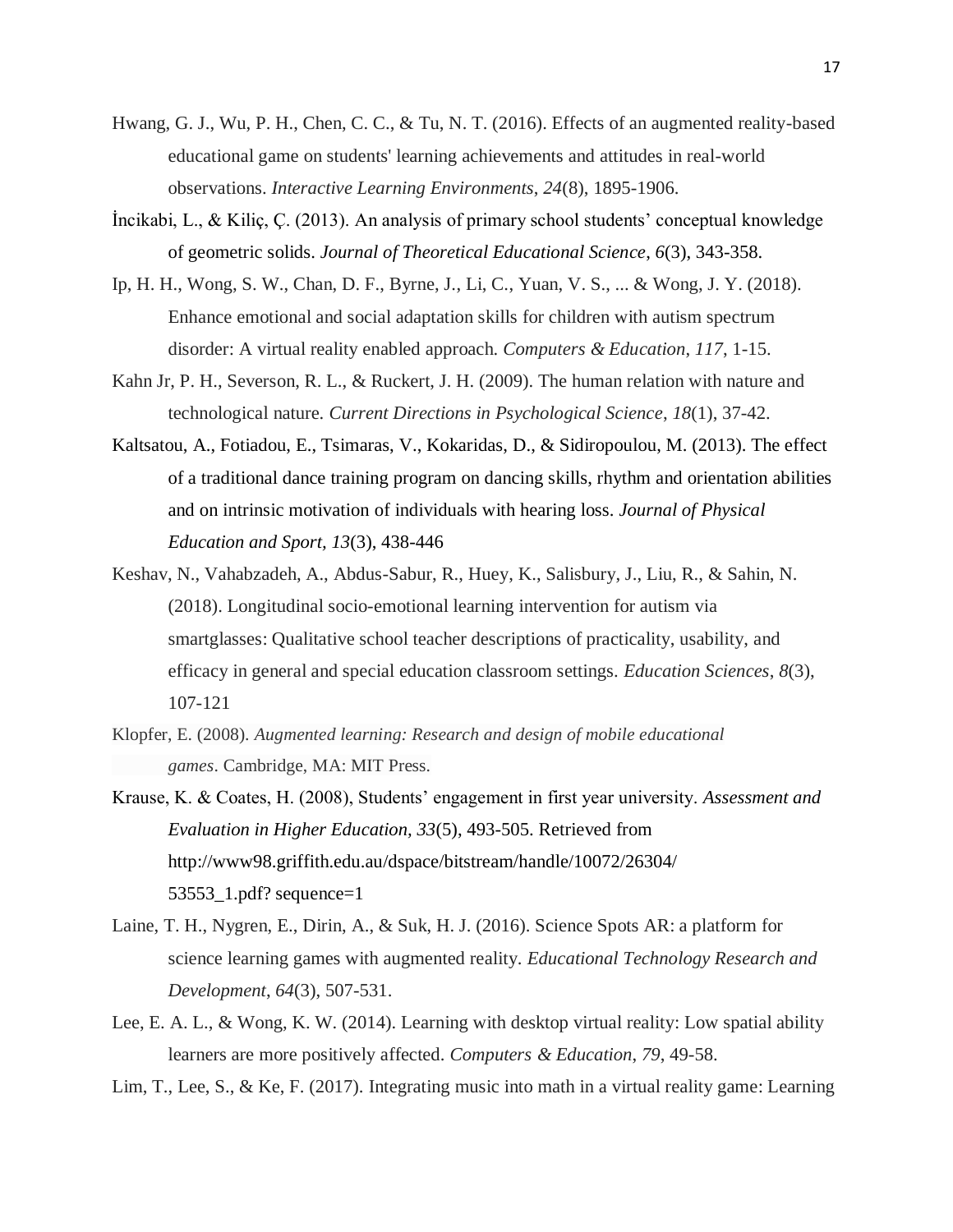fractions. *International Journal of Game-Based Learning (IJGBL)*, *7*(1), 57-73.

- Liao, T. (2015). Application of virtual reality technology to sports. In *International Conference on Circuits and Systems (CAS 2015)*.
- Lorenzo, G., Lledó, A., Arráez-Vera, G., & Lorenzo-Lledó, A. (2018). The application of immersive virtual reality for students with ASD: A review between 1990– 2017. *Education and Information Technologies*, 1-25.
- Lorenzo, G., Lledó, A., Pomares, J., & Roig, R. (2016). Design and application of an immersive virtual reality system to enhance emotional skills for children with autism spectrum disorders. *Computers & Education*, *98*, 192-205.
- McMahon, D., Smith, C. C., Cihak, D. F., Wright, R., & Gibbons, M. (2015). Effects of digital navigation aids on adults with intellectual disabilities: Comparison of printed map, Google map, and augmented reality via iPad and iPhone. *Journal of Special Education Technology*, 30, 157–165. doi:10.1177/0162643415618927
- Makransky, G., Lilleholt, L., & Aaby, A. (2017). Development and validation of the multimodal presence scale for virtual reality environments: a confirmatory factor analysis and item response theory approach. *Computers in Human Behavior*,*72*, 276-285.
- Makransky, G., Terkildsen, T. S., & Mayer, R. E. (2017). Adding immersive virtual reality to a science lab simulation causes more presence but less learning. *Learning and Instruction*. Retrieved from [https://doi.org/10.1016/j.learninstruc.2017.12.007](https://doi-org.ezproxy.lib.uts.edu.au/10.1016/j.learninstruc.2017.12.007)
- Maher, D. (2015). Connecting classroom and museum learning using mobile devices. *Journal of Museum Education, 40*(3), 257-267.
- Milgram, P., & Kishino, F. (1994). A taxonomy of mixed reality visual displays. *IEICE TRANSACTIONS on Information and Systems*, *77*(12), 1321-1329.
- Minocha, S., Tudor, A. D., & Tilling, S. (2017). Affordances of mobile virtual reality and their role in learning and teaching. In *Proceedings of the 31st British Computer Society Human Computer Interaction Conference* p. 44). BCS Learning & Development Ltd..
- Nah, F. F. H., Eschenbrenner, B., Zeng, Q., Telaprolu, V. R., & Sepehr, S. (2014). Flow in gaming: literature synthesis and framework development. *International Journal of Information Systems and Management*, *1*(1-2), 83-124.
- Oleksy, T., & Wnuk, A. (2017). Catch them all and increase your place attachment! The role of location-based augmented reality games in changing people-place relations. *Computers in*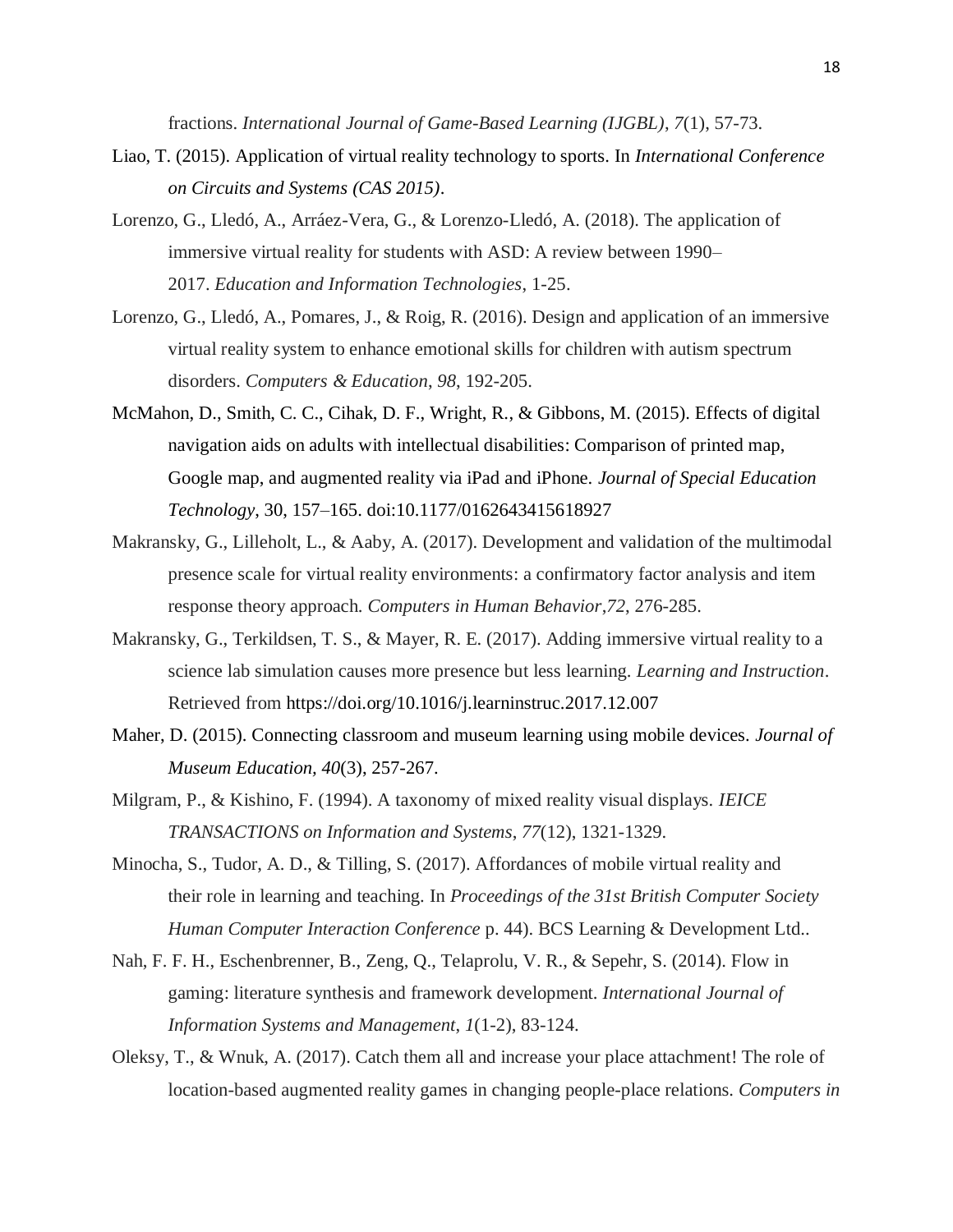*Human Behavior*, *76*, 3-8.

- Pasco, D. (2013). The potential of using virtual reality technology in physical activity settings. *Quest*, *65*(4), 429-441.
- Prensky, M. (2007). Digital game-based learning (Paaragon House ed.). St. Paul, Minn.: Paragon House.
- Rauschnabel, P. A., Rossmann, A., & tom Dieck, M. C. (2017). An adoption framework for mobile augmented reality games: The case of Pokémon Go. *Computers in Human Behavior*, *76*, 276-286.
- Ruiz-Ariza, A., Casuso, R. A., Suarez-Manzano, S., & Martínez-López, E. J. (2018). Effect of augmented reality game Pokémon GO on cognitive performance and emotional intelligence in adolescent young. *Computers & Education*, *116*, 49-63.
- Scott, I., Fuller, I., & Gaskin, S. (2006). Life without fieldwork: Some lecturers' perceptions of geography and environmental science fieldwork. *Journal of Geography in Higher Education, 30*,161–171
- Seppälä, K., Heimo, O. I., Korkalainen, T., Pääkylä, J., Latvala, J., Helle, S., ... & Viinikkala, L. (2016, September). Examining User Experience in an Augmented Reality Adventure Game: Case Luostarinmäki Handicrafts Museum. In *IFIP International Conference on Human Choice and Computers* (pp. 257-276). Springer, Cham.
- Smith, C. C., Cihak, D. F., Kim, B., McMahon, D. D., & Wright, R. (2017). Examining augmented reality to improve navigation skills in postsecondary students with intellectual disability. *Journal of Special Education Technology*, *32*(1), 3-11.
- Strickland, D., Marcus, L. M., Mesibov, G. B., & Hogan, K. (1996). Brief report: Two case studies using virtual reality as a learning tool for autistic children*. Journal of Autism and Developmental Disorders, 26*(6), 651-659. [http://doi.org/10.1007/BF02172354.](http://doi.org/10.1007/BF02172354)
- Sommerauer, P., & Müller, O. (2014). Augmented reality in informal learning environments: A field experiment in a mathematics exhibition. *Computers & Education*, *79*, 59-68.
- Student Engagement. (2014). In S. Abbott (Ed.), *The glossary of education reform*. Retrieved from http://edglossary.org/student-engagement/
- Thibaut, L., Ceuppens, S., De Loof, H., De Meester, J., Goovaerts, L., Struyf, A., ... & Hellinckx, L. (2018). Integrated STEM Education: A Systematic Review of Instructional Practices in Secondary Education. *European Journal of STEM Education*, *3*(1), 2-12.